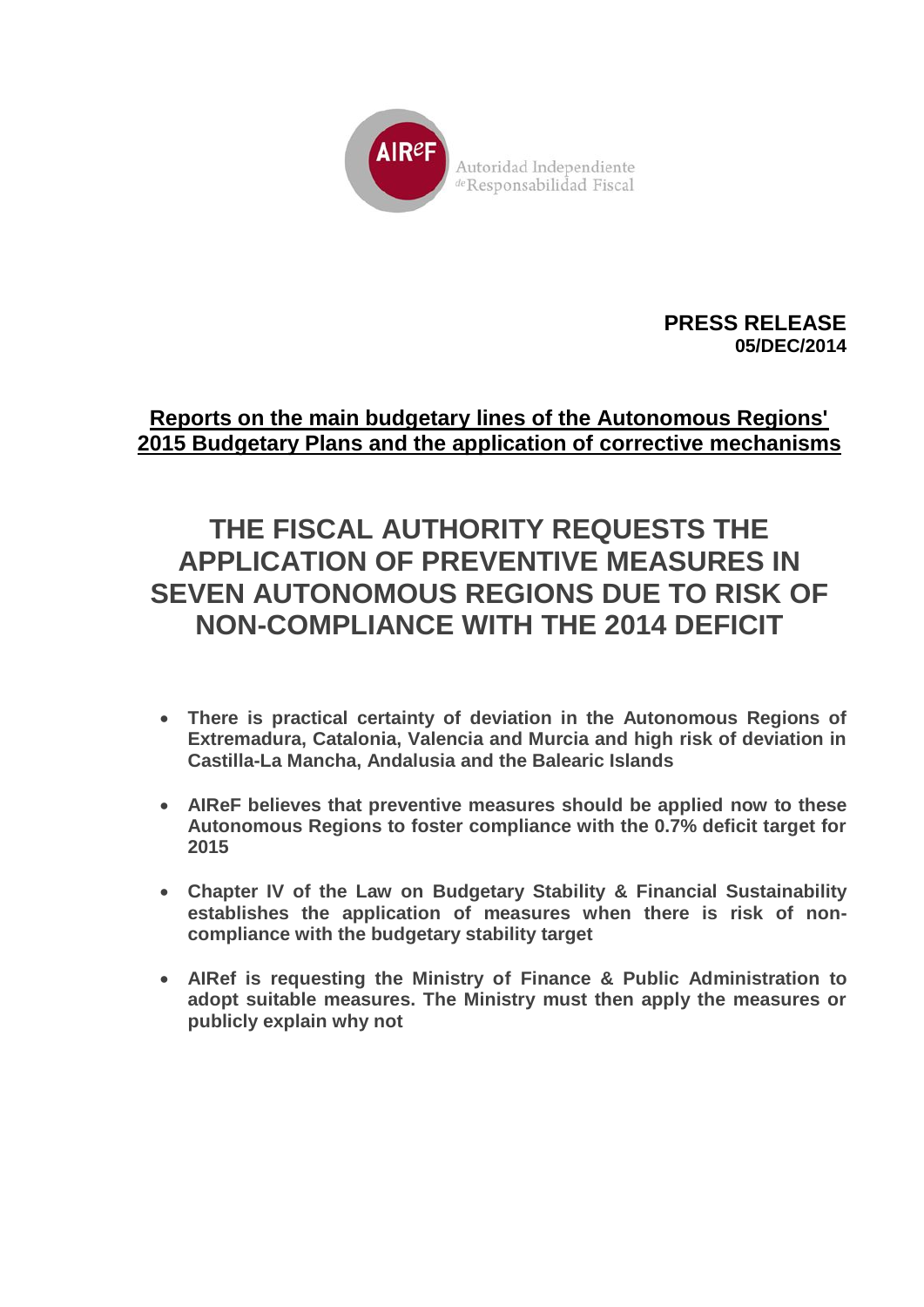

**AIReF has just published on its website [www.airef.es](http://www.airef.es/) its Report on the main lines of the 2015 budgetary plans of the seven Autonomous Regions for which Spain's independent fiscal authority is requesting activation of preventive measures established in the Organic Law on Budgetary Stability & Financial Sustainability. Risks of non-compliance with the 1% of GDP deficit target for 2014 have been observed in these regions, which do not have an Economic & Financial Plan in place at present. As a consequence of these risks and with a view ahead to 2015, when the deficit must be cut back to a demanding 0.7% of GDP, AIReF has, for the first time, drawn to the attention of the Ministry of Finance and Public Administration the need to apply mechanisms established in the Law on Budgetary Stability & Financial Sustainability.** 

According to AIReF estimates, Extremadura, Catalonia, Valencia and Murcia could overshoot the deficit ceiling by more than one percentage point in 2014, while Castilla-La Mancha, Andalusia and Balearic Islands could do so by more than 0.3 percentage points.

AIReF calculations show differences in the risk of non-compliance among these regions:

- In the **Autonomous Regions of Extremadura**, **Cataluña**, **Valencia** and **Murcia** there is "*practical certainty* of non-compliance with the 2014 stability target," the report says.
- In the **Autonomous Regions of Castilla-La Mancha, Andalusia and Balearic Islands**, AIReF rates the risk of non-compliance as "*high*".

On the basis of this analysis, the president of AIReF has requested the secretary of state for Public Administration to activate the preventive measures established in Chapter IV, article 19, of the Organic Law on Budgetary Stability & Financial Sustainability.

AIReF deems that "it would be advisable to apply these preventive measures" given the imminent approach of the year-end and "in order for corrective mechanisms to be put in place without waiting until March next year for evidence of possible deviation".

Under the Organic Law creating AIReF, once the fiscal authority has given the Ministry of Finance & Public Administration a recommendation to activate preventive measures, if the Ministry then decides not to activate them, "detailed reasons shall be provided for not following the recommendation".

The Report on the main budgetary lines of the Autonomous Regions' Budgetary Plans for 2015 is published as a continuation of the Report on the Draft budgets and Main Budgetary Lines of General Government, which AIReF published last 15th October.

In the Report, AIReF pointed out that the 2015 budgetary stability target for the General Government sector as a whole is "very demanding" and warned of possible